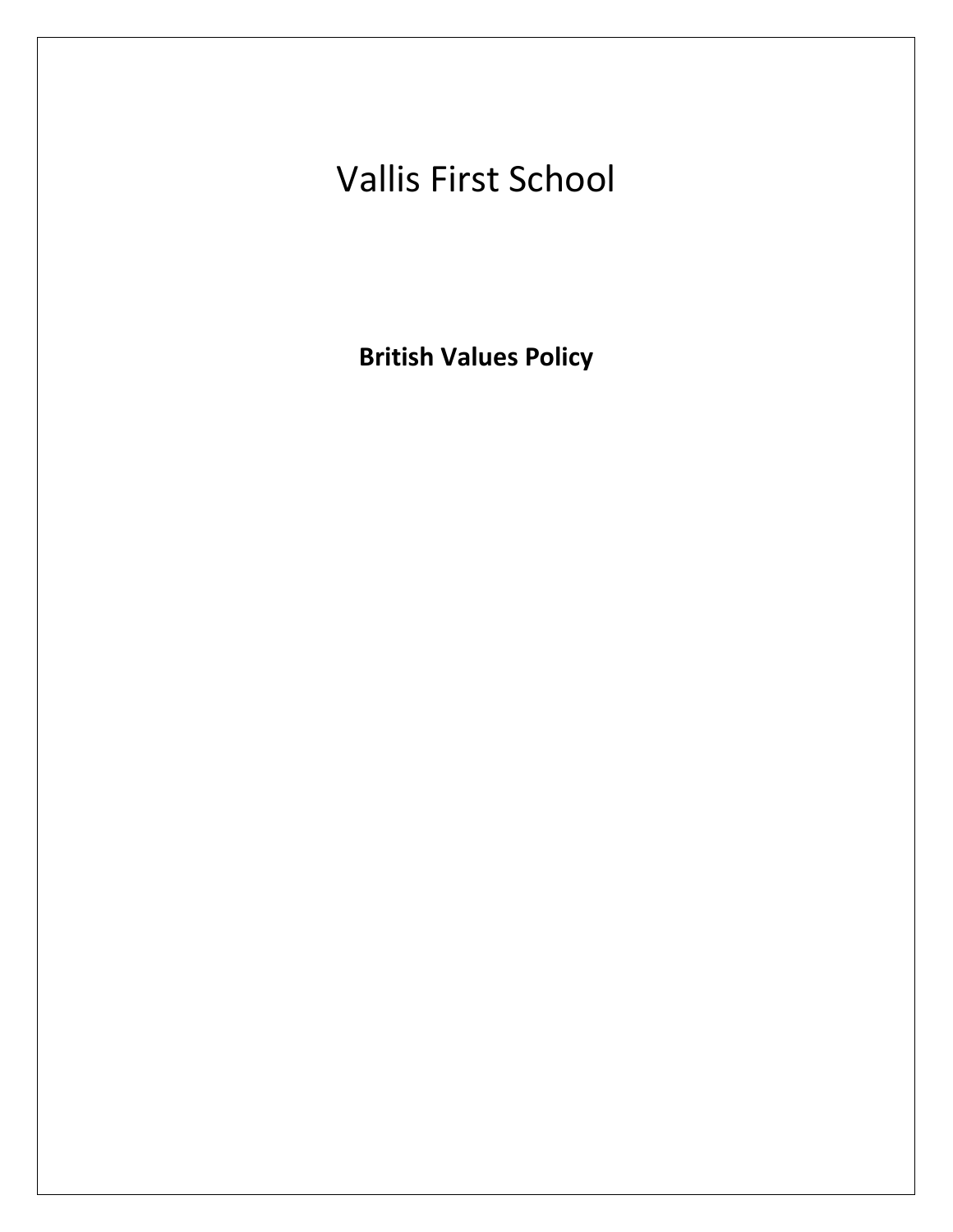The Department for Education has recently reinforced the need **'***to create and enforce a clear and rigorous expectation on all schools to promote the fundamental British values of democracy, the rule of law, individual liberty and mutual respect and tolerance of those with different faiths and beliefs.'*

The government set out its definition of British values in the 2011 'Prevent Strategy'.

At Vallis First School we explain and reinforce these values regularly in the following ways:

**Democracy** is promoted through class votes, pupil questionnaires and opportunities for debate. Parliamentary and local elections are explained and demonstrated in an age-appropriate fashion.

**The Principle of Law** is explained clearly in a way that is appropriate to each age group. All children are taught the class and school rules of behaviour and learning on arrival and abiding by these rules is reinforced regularly. Children will have the opportunity to vote for things such as the focus for a class treat etc. Through these activities they learn about the responsibility of the democratic process. They will, when appropriate, be involved in formulating policies that govern the way the school operates. When appropriate, discussion will take place about the manner in which our local district or county is administered, or how the country as a whole is governed. At all times, the principle of democracy and the common good is reinforced. Pupils are taught the value and reasons behind laws, that they govern and protect us, the responsibilities that this involves and the consequences when laws are broken. Visits from authorities such as the Police, Fire Service, Road Safety etc. are a part of our calendar and help reinforce this message.

**Personal Rights of Freedom and Liberty** are taught through e-safety and Personal, Social, Health Education focused lessons when pupils are advised how to exercise their rights and personal freedoms safely and with consideration for others. Vallis First School encourages pupils to make choices, safe in the knowledge that the school provides a safe and supportive environment.

**Mutual Respect** is a core value and an important part of our school ethos and Behaviour policy. Discussions and assemblies focus on what respect means and how it is shown*.*

**Tolerance of those of different Faiths and Beliefs** is achieved through enhancing pupils understanding of their place in a culturally diverse society and by giving them opportunities to experience such diversity. Our curriculum includes opportunities to understand something about major world religions including core beliefs and practices.

We are fortunate at Vallis First School to enjoy a community of children who have links around Great Britain and the world through their families and this enables us to learn about different cultures, languages and lifestyles often in a first hand way.